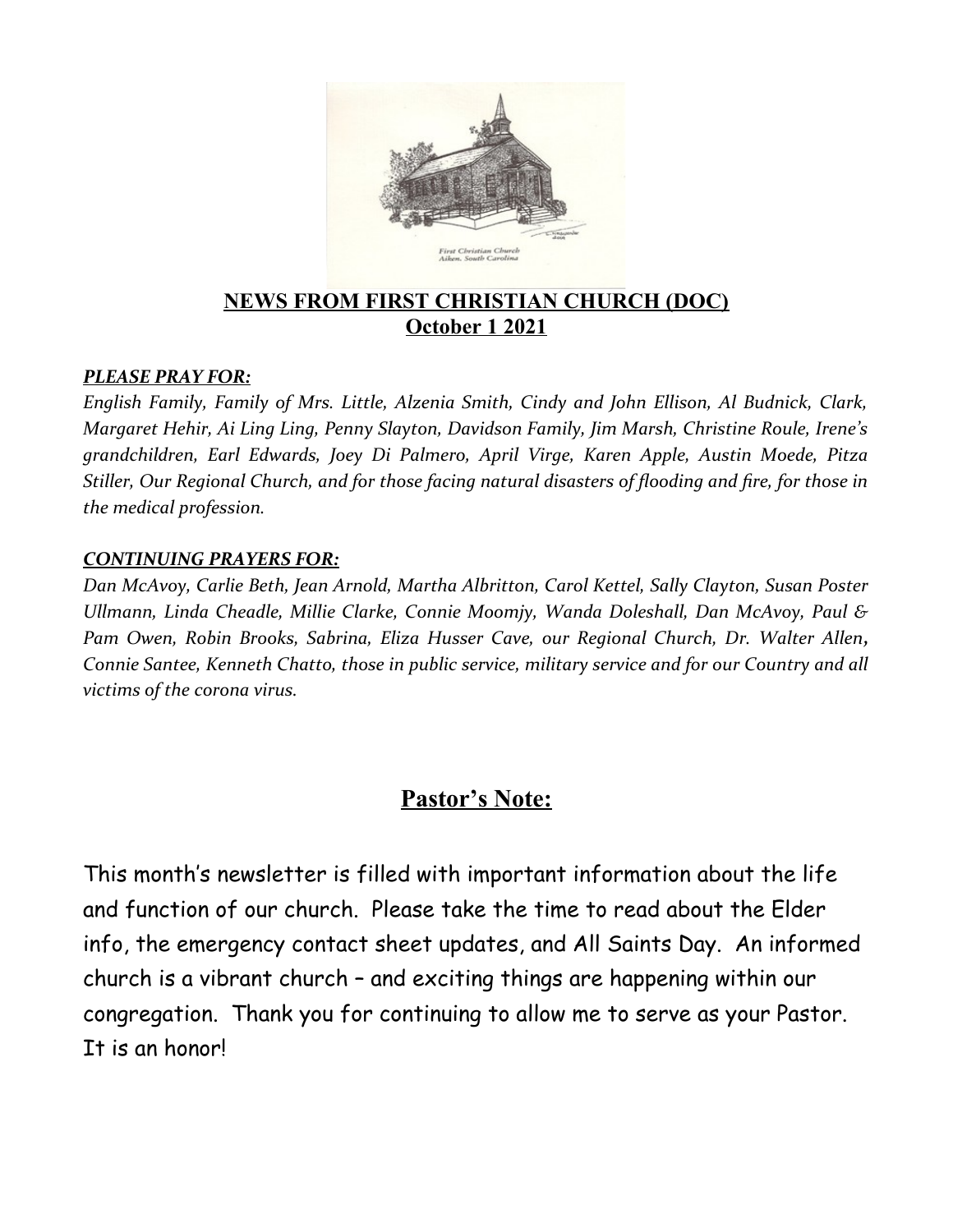## **ELDER FLOCK INFO:**

In the Disciples of Christ church structure, the pastoral care of the congregation is shared by the Pastor, the Elders and the Deacons. The Elders and Deacons have resumed monthly meetings to serve the congregation better. The congregation has been assigned to a "flock" grouping with a lead Elder group. You will be getting a call, card or email from your Elder letting you know how to contact them. This is a partnership of care to increase your support!

#### **RECONCILIATION SPECIAL OFFERING SUNDAY OCTOBER 3, 2021**

You will have the opportunity to support this special offering on October  $3<sup>rd</sup>$ . The theme is "Revealing God's Justice; The time is always ripe to do what is right."

This offering is used to fund our Church's mission imperative to becoming a proreconciling and anti-racist church utilizing education, inclusive worship and intentional dialogue. Our efforts to promote healing, relationship and restoration in the whole family of God are enlivened by funds from this offering. Through it we are able to provide programs for leadership development, curriculum for dialogue and learning, and partnerships within the Church and our communities. Prayfully consider your participation in this special offering. Thank you.



#### **NEW ROOF**

The new roof on the office and Disciples house has been completed.

# **OCTOBER 16 BOARD MEETING**

During the September board meeting there was a discussion regarding the property and projects we may wish to do. To get a clear idea of where things stand the board scheduled a special meeting on Saturday October 16 at 3:00 pm. We will take a look

at the grounds, Disciple house, offices, classrooms, Sanctuary building, etc. Everyone is welcome to attend. If you cannot attend, but would like to have a project included, please let Frances know and she will add it to the list.

The regular board meeting will take place immediately following the walk through.

## **NOMINATIONS**

If there is an area of the church where you might have an interest in serving, please let Frances or Caroline know. Most volunteers have served extended terms and many would welcome assistance. We will present the nominations list to the board at the October meeting and the congregation will vote at the annual meeting in November.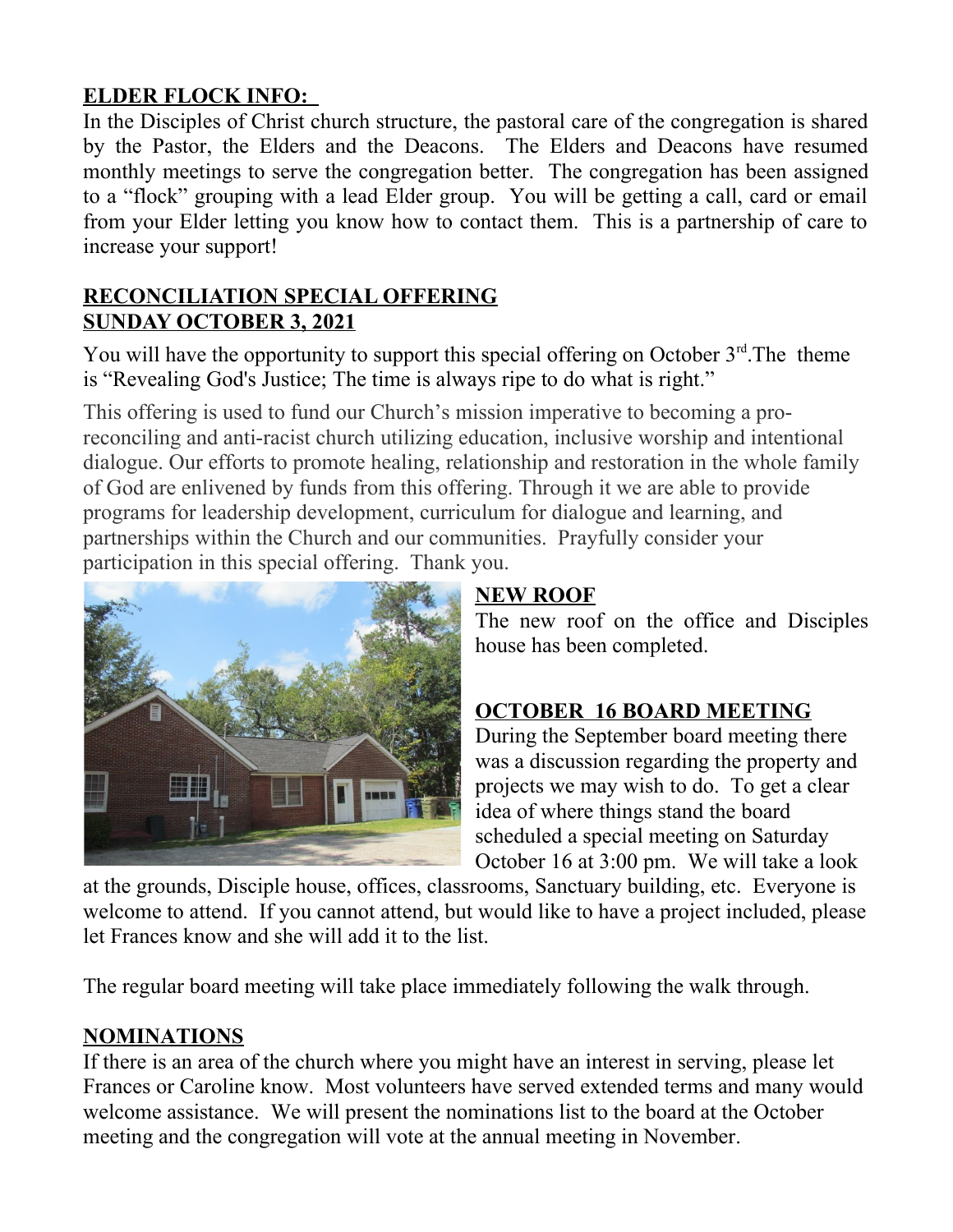## **ALL SAINTS DAY**

Our church will observe our annual All Saints Day remembrance on Sunday, November  $7<sup>th</sup>$ . If you have the name of a loved one or significant friend who passed in the twelve months between November 1, 2020 to date, please send it in to Frances or to Pastor Irene before Tuesday, November 2<sup>nd</sup>.

## **DWF**

DWF is now meeting on the first Saturday of the month at 11:00 am in the Fellowship hall.

## **NEWEST MEMBER OF SUNDAY SCHOOL**



This is Angel, the newest member of the Sunday School. Angel has been a regular attendee for about a month or more. She has a snack, but often stays for most of the lesson

We are in contact with *Community Cats*. This agency traps, treats, then spays feral cats. Their services are popular and it may take some time before a veterinarian is available.

When the time comes we will make an announcement and ask people to stop feeding so that she will enter the trap.

Treated animals have a small notch in the ear, and you can look for this in any area with feral cats.

In the meantime, if you should decide to feed Angel, remember to place the food inside one of the pie pans available. A small moat of water around the can or plate will prevent ants from visiting us as well.

For a feral animal Angel is unusually interested in what people are doing. The more she is around people, the more likely it becomes that she may find a forever home. Feel free to talk to her, or hang out, but do not expect to get very close.

## **MONTHLY VESPER SERVICE**

The last Vesper service of the year will be October 28 at 6:00 pm.